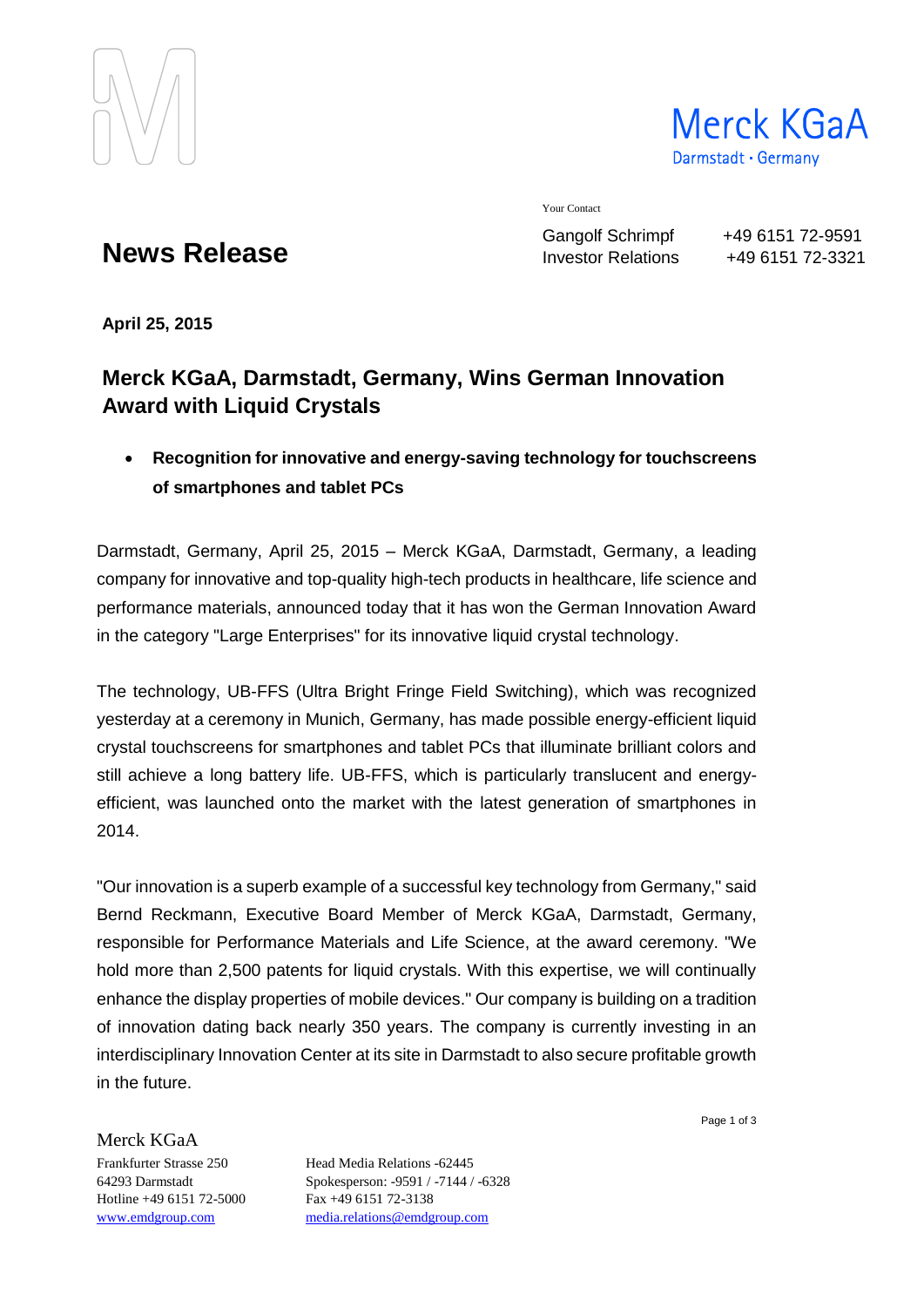



### **News Release**

The German Innovation Award, which is sponsored by the German Federal Ministry for Economic Affairs and Energy, is awarded annually by the companies Accenture, EnBW and Evonik to German enterprises whose future-oriented developments change the business and markets with their innovative strength. The award was presented by Frank Riemensperger, Accenture's geographic lead for Austria, Switzerland and Germany.

#### **The award-winning UB-FFS technology**

Mobile device applications pose entirely new demands on LCD technology. The displays of mobile devices must be easily readable from a wide variety of different viewing angles. This called for the development of an entirely new liquid crystal technology known as fringe field switching (FFS). In addition, displays for mobile devices should not simply freeze in regions with harsh winters and temperatures of -40°C. Plus, with classic LCDs, a gentle press of a finger will distort the image. This had to be avoided with touchscreens.

With mobile devices, the greatest challenge is energy efficiency, and this is where the display plays a key role. When videos are running at full brightness, this can account for half of the electrical power consumed by the device. UB-FFS technology addresses this tremendous power-saving potential. UB stands for ultra bright, which precisely describes the advantage. UB‐FFS exploits 15% more of the display's backlight and so saves 30% of the energy required by the devices. The new technology offers many advantages: Firstly, it reduces energy consumption and increases the battery life of the mobile devices. Secondly, it improves mobile display quality and supports the trend towards higher resolutions. The market launch is proceeding faster than expected. The new switching mode is already used in many smartphones and tablet PCs.

Most recently, UB-FFS technology from Merck KGaA, Darmstadt, Germany, was [recognized](http://news.emdgroup.com/N/0/06F1858E31A57E8CC1257D8E0049FF4D/$File/PI_MeyerGalow_20141114_en_EMD.pdf) in November 2014 with the Meyer-Galow Prize for business chemistry.

In March of this year, Merck KGaA, Darmstadt, Germany, received the [German Industry](http://news.emdgroup.com/N/0/9AEA796A14790ED2C1257E0E0073B4F8/$File/InnovationspreisUS.pdf)  [Innovation Award](http://news.emdgroup.com/N/0/9AEA796A14790ED2C1257E0E0073B4F8/$File/InnovationspreisUS.pdf) in the category "innovative HR concepts" for innovative approaches to research and development.